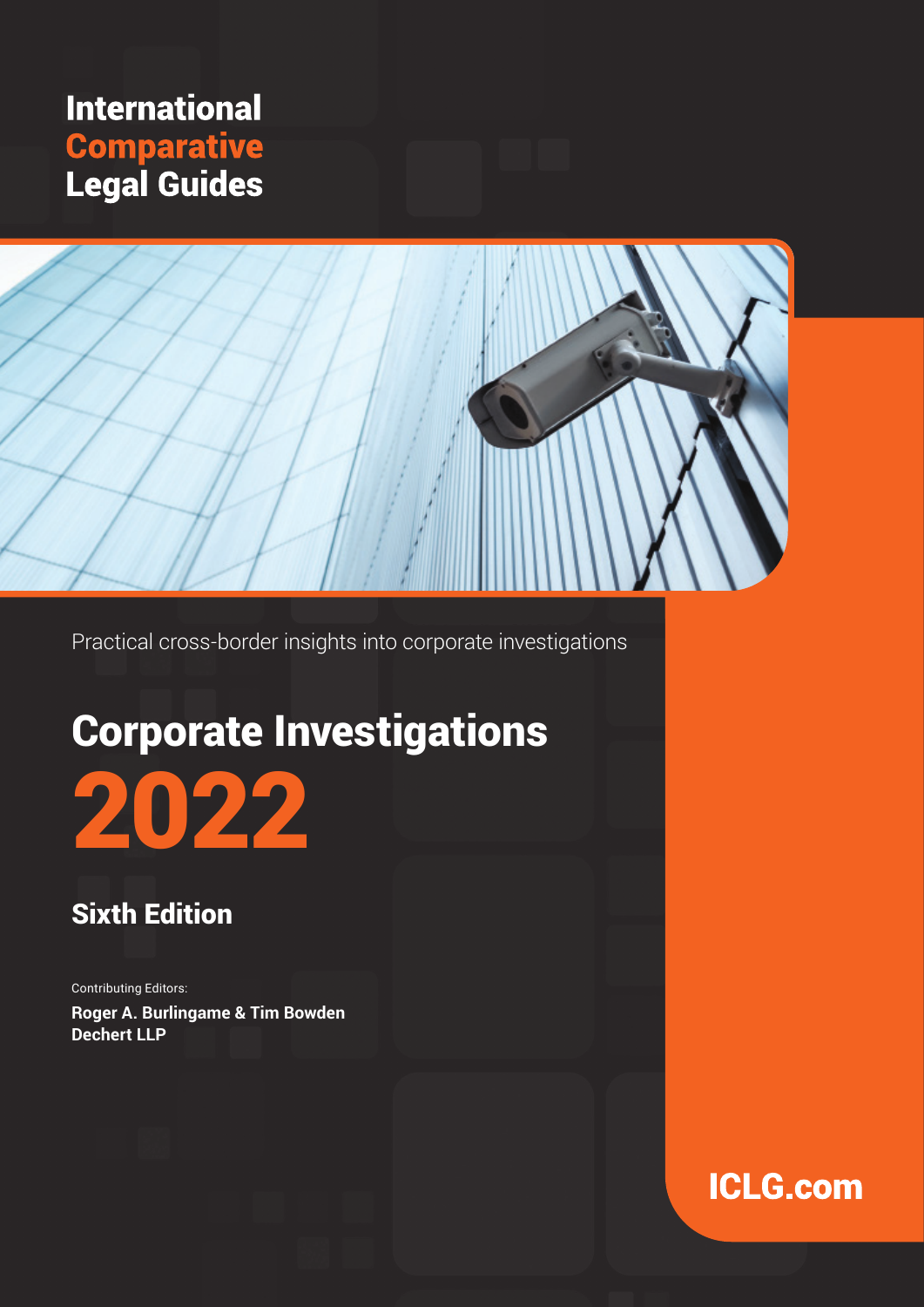### Expert Analysis Chapters

New Frontiers in Compliance Due Diligence:



**1** Cross-Border Investigations: Navigating International Requirements Tim Bowden, Roger A. Burlingame, Jeffrey A. Brown & Karen Coppens, Dechert LLP

8

Bribery and Corruption: Investigations and Negotiations Across Jurisdictions Aziz Rahman & Joshua Ray, Rahman Ravelli

18

Data Analytics and AI-Based Approaches to Reviewing Acquisition Targets Morgan Heavener, Frédéric Loeper & Darren Mullins, Accuracy

24 Asia Pacific Overview Dennis Miralis, Phillip Gibson & Jasmina Ceic, Nyman Gibson Miralis

### Q&A Chapters



Gilbert + Tobin: Elizabeth Avery & Richard Harris

<sup>39</sup> Belgium Lydian: Jan Hofkens & Yves Lenders

46 Brazil Pinheiro Neto Advogados: José Alexandre Buaiz Neto & Daniel Costa Rebello



### <sup>52</sup> China Rui Bai Law Firm: Wen Qin & Juliette Y Zhu

57 **– Czech Republic**<br>Karl Balegal: Ondřej Kučera, Vojtěch Hanzal, Anna Bezděková & Michala Kuncířová

#### <sup>62</sup> England & Wales

Cohen & Gresser (UK) LLP: John Gibson, Tim Harris, Tom Shortland & Tom Orange



<sup>71</sup> Finland Borenius Attorneys Ltd: Markus Kokko & Vilma Haavisto



<sup>77</sup> France BONIFASSI Avocats: Stéphane Bonifassi &

Victoire Chatelin

<sup>83</sup> Germany Debevoise & Plimpton LLP: Dr. Friedrich Popp



#### <sup>88</sup> Greece Anagnostopoulos: Ilias G. Anagnostopoulos & Padelis V. Bratis



Iwata Godo: Akira Matsuda & Minako Ikeda



Bloomfield LP: Adekunle Obebe & Solomon Oshinubi



## <sup>105</sup> Norway Wikborg Rein: Elisabeth Roscher & Geir Sviggum





Morais Leitão, Galvão Teles, Soares da Silva & Associados: Tiago Félix da Costa, João Matos Viana & Nuno Igreja Matos



<sup>125</sup> Singapore Harry Elias Partnership: Tan Weiyi & William Khoo

<sup>132</sup> Switzerland Kellerhals Carrard: Dr. Claudia Götz Staehelin, Dr. Florian Baumann, Dr. Omar Abo Youssef & Marlen Schultze



Gibson, Dunn & Crutcher LLP: Matthew L. Biben & Mylan L. Denerstein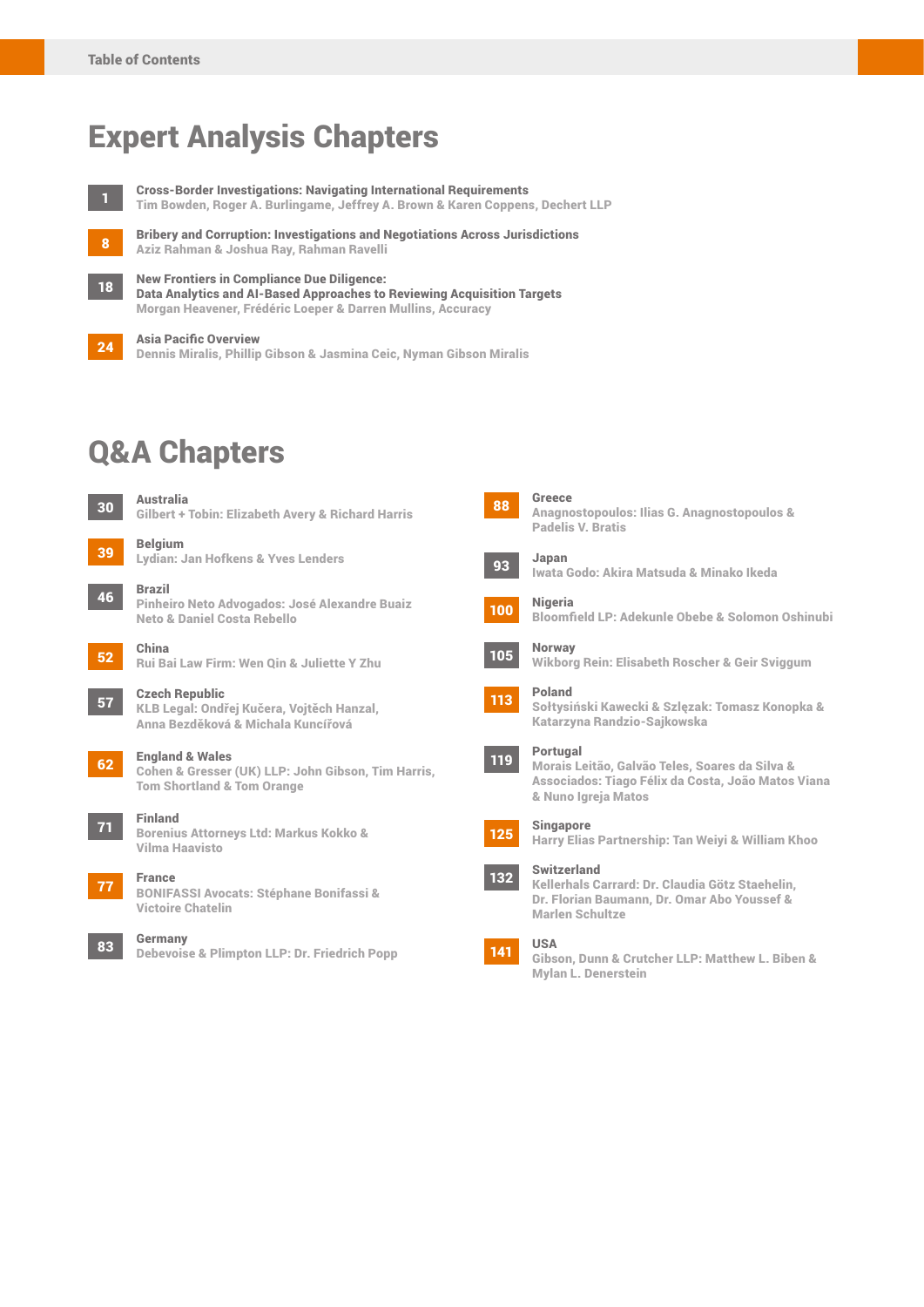

COVID-19 is a major ongoing global economic crisis and it would be remiss not to mention its impact in any corporate update this year. While we may not know the true impact of the pandemic for some years, the speed and size of COVID-19 demanded emergency capital raisings and a pause on planned growth projects. It also highlighted serious deficiencies in corporate disaster preparedness and crisis management plans, a lack of robust stress-testing, and poor communication with stakeholders. In short, COVID-19 has exposed poor corporate governance. It is more likely that well-governed companies will provide much-needed transparency, consistency and accountability to stakeholders while acting decisively to contain the impact of the pandemic.

The pandemic is not the first time that good governance has been suggested as necessary for corporate health and wellbeing.

In 2018, Commissioner Kenneth Hayne AC, who oversaw the Royal Commission into Misconduct in the Banking, Superannuation and Financial Services Industry in Australia, published in his interim report that "every piece of conduct that has been contrary to law is a case where the existing governance structures and practices of the entity and its risk management practices have not prevented that unlawful conduct".<sup>1</sup>

Although the Commissioner was speaking specifically to the failures of the Australian financial services sector, his sentiment can be equally applied to revelations of corporate misconduct in the Asia-Pacific (APAC) region, and, indeed, globally. And, it has been a damning few years of corporate exposure. In late 2018, Nissan CEO, Carlos Ghosn, was arrested and charged with financial misconduct, specifically, misreporting income to financial regulators in Japan and using company funds for personal expenses. In 2019, under the US Foreign Corrupt Practices Act (FCPA), the US Department of Justice (DOJ) brought individual prosecutions against several high-profile executives, including the former Goldman Sachs executives in connection with the Malaysian sovereign wealth fund (1MDB), and the former president, CEO and Chief Legal Officer of Cognizant, accused of bribery in India.

Commissioner Hayne went on to publish a nearly 1,000 page final report with nearly 80 recommendations to redress the systemic failure of corporate governance. In the opening address of the final report, the Commissioner specifically called out boards of directors and senior management: "There can be no doubt that the primary responsibility for misconduct in the financial services industry lies with the entities concerned and those who managed and controlled those entities."

The simple act of "improving governance" was a key strategic priority for the Australian Securities Investment Commission (ASIC) in 2019, and remains as such now. Ghosn's arrest brought the whole of the APAC region's corporate governance practices under the spotlight (although we may never see the outcome of that prosecution, as Ghosn has fled to Lebanon).

The global financial crisis was a watershed moment for banks and corporations alike to focus on financial risks. Now, 10 years on, in a new recession – the likes of which have not been seen since the Great Depression – both authorities and consumers are crying out for a return to the basics of good governance.

#### Back to Basics – What is Corporate Governance?

In the fight against financial misconduct (and to attempt to mitigate the disastrous effect of COVID-19), we must return to the basic principles of good corporate governance.

As a professional, one is aware that governance is the framework which defines the relationship between shareholders, management, the board of directors and other stakeholders, and influences how a company operates. Sir Adrian Cadbury, in the seminal 1992 Report on Financial Aspects of Corporate Governance, set out the interplay of these relationships: "Boards of directors are responsible for the governance of their companies. The shareholders' role in governance is to appoint the directors and the auditors and to satisfy themselves that an appropriate governance structure is in place. The responsibilities of the board include setting the company's strategic aims, providing the leadership to put them in effect, supervising the management of the business and reporting to shareholders on their stewardship. The board's actions are subject to laws, regulations and the shareholders in general meeting."

Ultimately, there are four basic principles of corporate governance:

- 1. transparency: directors and management should be able to communicate why every material decision is made;
- 2. accountability: directors should be held to account for their decisions, and submit to appropriate scrutiny exercised by stakeholders, in particular shareholders;
- 3. fairness: directors and management should give equal consideration to all shareholders, which assists in deterring entrenched management, bias and vested interests; and
- 4. responsibility: directors should fulfil their duties with honesty and integrity.<sup>2</sup>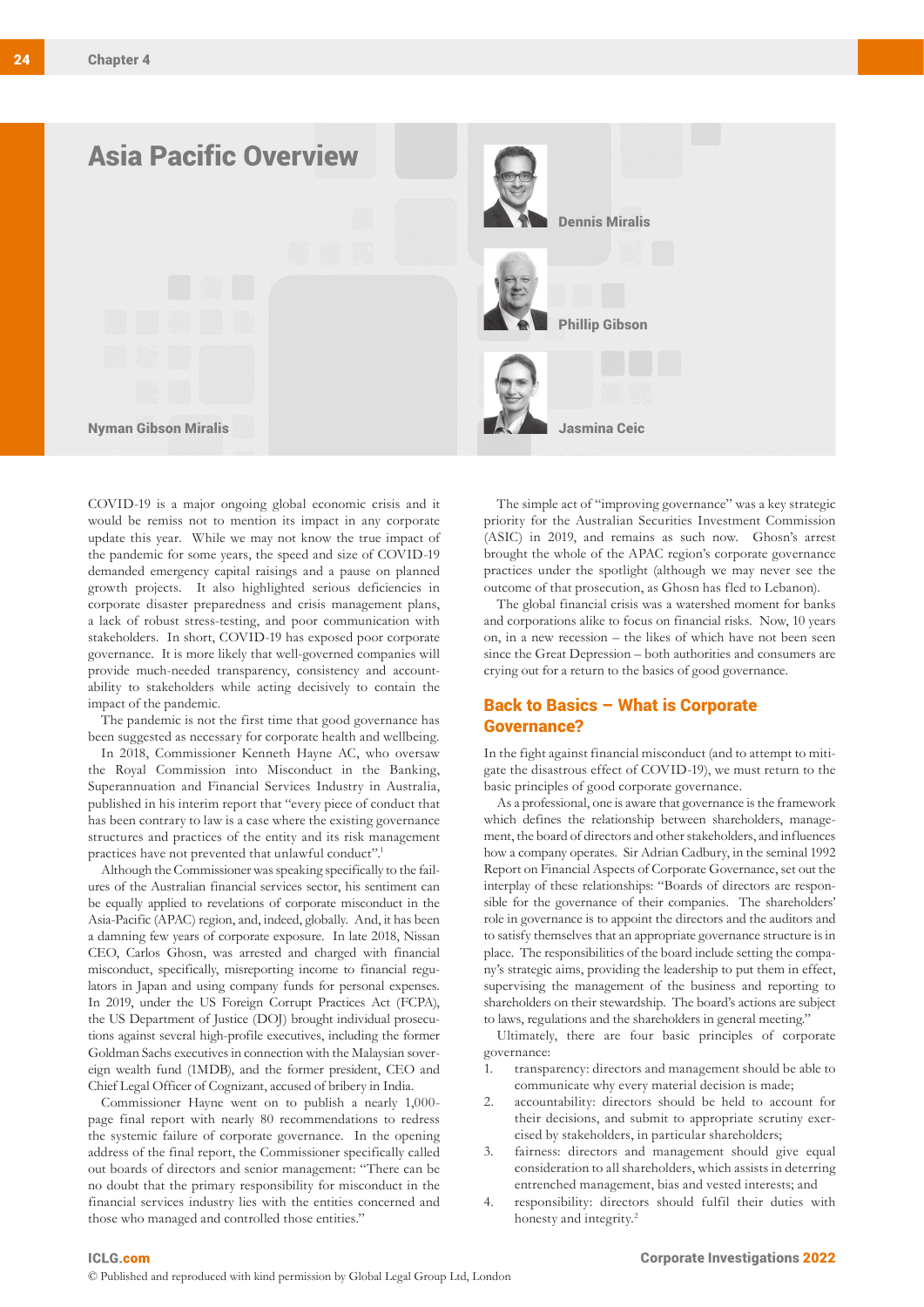It is clear, even by reading through these basic principles, that global events have revealed serious shortcomings in corporate governance practices, particularly the oversight and management of non-financial risks, such as conduct risks (including not treating stakeholders fairly) and compliance risks (not following the rules).

Failure to implement good governance has a real impact. For example, Japan's reputation, as an exemplar of strong governance after its stewardship code was introduced in 2014 which encouraged local fund managers to actively scrutinise and question directors and management, has suffered severely. A string of corporate scandals and questionable governance decisions saw Japan slide three places, from fourth in 2016 to seventh in 2018, in the biennial survey conducted by the Asian Corporate Governance Association (ACGA) and Asia-focused brokerage group CLSA.3

There is also an economic argument for good governance. The Royal Commission in Australia revealed the real cost of not implementing robust governance frameworks and compliance practices: remediation and catch-up spending, to say nothing of reputational damage.

A study by Credit Lyonnais Securities Asia in 2001 showed that, out of 495 companies examined in 25 global emerging market countries, those with the best corporate governance were eight percentage points higher in measures of "economic value added" than other firms.<sup>4</sup>

Research also demonstrates that investors are moving away from poorly governed markets.<sup>5</sup> Investors are, in fact, willing to pay extra for well-governed companies. The Global Investor Opinion Survey conducted by McKinsey & Company in 2002, of more than 200 professional investors who collectively manage approximately US\$2 trillion in assets in 31 countries, revealed that a significant majority of investors were willing to pay a premium for well-governed companies. These premiums averaged 20–25 per cent in Asia.<sup>6</sup>

There is also the added economic benefit that companies with good governance may avoid, or significantly lessen, crippling criminal sanctions for misconduct. Of concern to the APAC region, of the nearly US\$3 billion in fines imposed by US authorities in 2019 for violations of the FCPA, many involved the Asia Pacific, primarily China and India, but also Indonesia, Vietnam, Thailand and South Korea. An example is that of Airbus SE, an aircraft provider company based in France, which in 2020 agreed to pay combined penalties of more than US\$3.9 billion to resolve foreign bribery charges with authorities in the US, France and the UK. Airbus admitted that it made payments to a business partner to use as bribes to Chinese government officials, and also engaged in bribery in multiple other APAC jurisdictions including Malaysia, Sri Lanka, Taiwan and Indonesia.7

Closer to home, Australian bank Westpac was ordered to pay AU\$1.3 billion in October 2020 for its breaches of the Anti-Money Laundering and Counter-Terrorism Financing Act 2006. This is the highest civil penalty in Australian history and reflects the seriousness of Westpac's compliance failures. Reflecting on this outcome, Nicole Rose, CEO of the Australian Transaction Reports and Anaylsis Centre (AUSTRAC), stated that "[f]inancial institutions must ensure they have strong compliance systems, processes and resources in place".8

Corporate governance frameworks exist to ensure that companies, even multinational corporations, remain transparent and accountable. The consequences are tangible, and expensive.

#### The Requirement for Better Oversight

A fundamental component of corporate governance is oversight by the board of directors and senior management. They are charged with the significant task of mitigating risk. However, regulatory authorities on review found that boards, some more than others, grappled with oversight of non-financial risks. ASIC Chair James Shipton said in October 2019, "[t]heir oversight was less developed than what we had hoped to see".<sup>9</sup>

Commissioner Hayne found during the Royal Commission that too often, boards did not get the right information about emerging non-financial risks; but he also found that the boards did not do enough to seek further or better information where what they had was clearly deficient, and did not do enough with the information they had to oversee and challenge management's approach to these risks.

For example, one major bank evidenced a "complete inability to draw together information about instances of misconduct identified during the immediately preceding five years". According to the Commissioner, this revealed an inability "to identify promptly, whether for its own internal purposes or for any external purpose, a single, reasonably comprehensive and accurate picture of whether and how it had failed to comply with applicable financial services laws. On the face of it, information of that kind would be important not only for managing compliance with those laws but also for identifying whether separate events stemmed from similar causes".10

This lack of oversight, and information, is particularly problematic where global companies are increasingly vulnerable to sanctions based on the actions of subsidiaries, or local agents.

On 2 December 2019, the Australian Commonwealth Government introduced the Crimes Legislation Amendment (Combatting Corporate Crimes) Bill 2019 (Cth), updated from its 2017 counterpart. The Bill seeks to introduce a new strict liability offence for companies "failing to prevent" foreign bribery. Companies will face absolute liability for bribery by "associates", including subsidiaries, if they do not have adequate procedures in place designed to prevent bribery of foreign public officials by their associates. This Bill will strengthen Australia's corporate crime framework and bring Australia in line with the regimes in the US and the UK, who have already taken significant steps to combat foreign bribery.<sup>11</sup> Indeed, one of the key policy objectives of the UK's failure to prevent bribery offence was "to influence behaviour and encourage bribery prevention as part of corporate good governance".12

However, if companies are not in a position to obtain adequate information about instances of misconduct, they will certainly not have the ability to implement adequate procedures to prevent bribery.

In China, the Amended Anti-Unfair Competition Law (AUCL) provides that "acts of bribery committed by a staff member of a business operator shall be deemed the conduct of the business operator, unless the business operator has evidence to prove that such acts of the staff member are unrelated to seeking business opportunities or competitive advantage for the business operator" (Article 7). The onus is on the company to prove that it has effective compliance controls, and that the offence was not committed to further the company's interests. The company must prove that it neither endorsed nor acquiesced to the scheme.

It would be difficult for a company to prove it has effective compliance controls if it lacks information about procedural weaknesses, previous instances of misconduct, and/or whether management is properly implementing any compliance practices.

Companies must meet their obligations under these regulations, but board and/or senior management must have increased awareness of, or access to information on, potential misconduct as part of good corporate governance.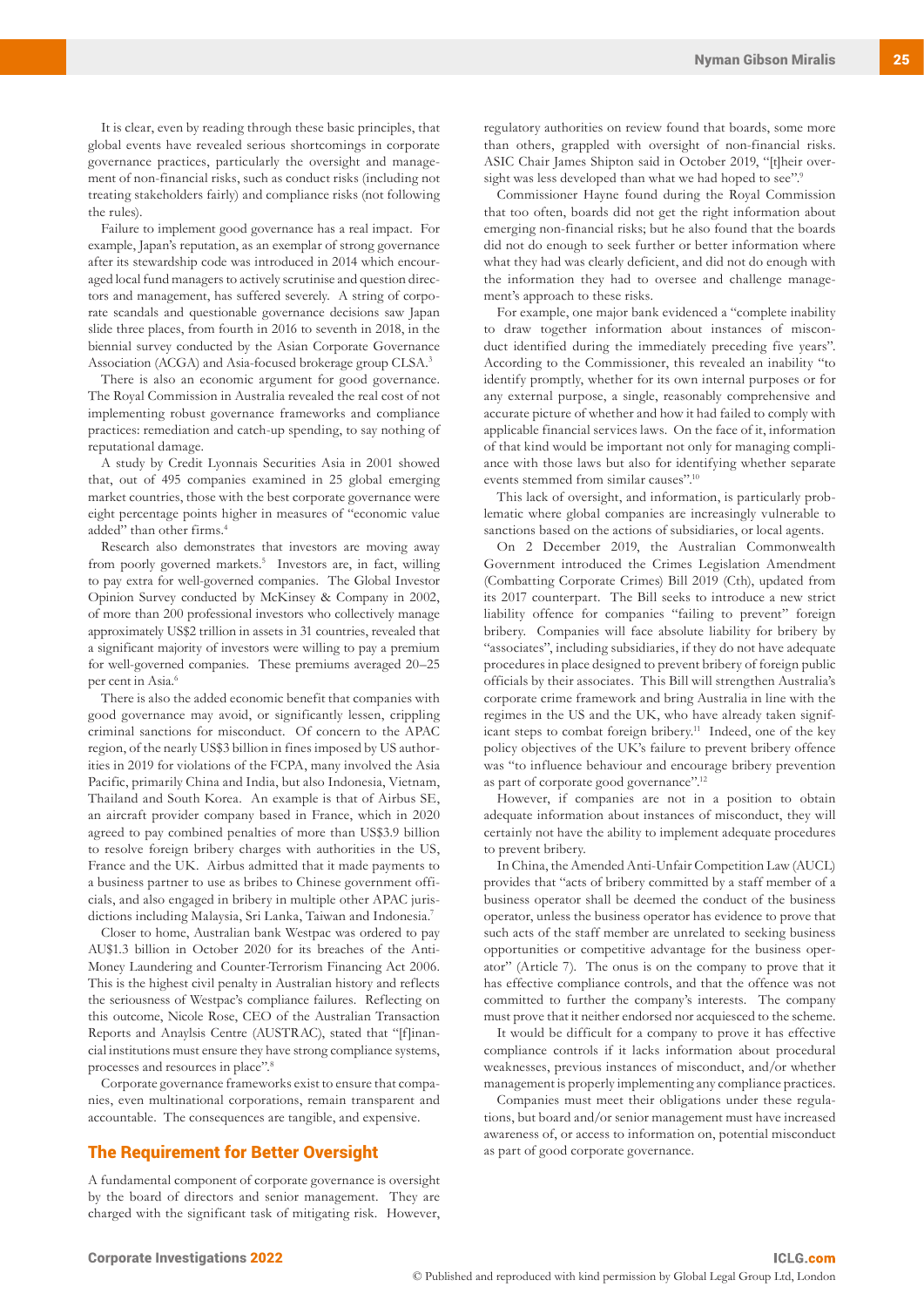#### Methods to Address Oversight and Ease Compliance Burdens

#### **Supervision**

Ultimately, entities must be in "what amounts to an always-on cycle to monitor culture"13 to spot deficiencies in its corporate environment that could translate into actual corporate misconduct, such as bribery.

In Australia, regulators are increasingly using supervision as a tool to identify problems before they cause significant harm. For example, the ASIC Corporate Governance Taskforce is a new supervisory initiative that aims, through heightened engagement, assessment and feedback loops, to improve corporate practices and address root causes of shortcomings before they culminate in breaches.

There is no reason why this same practice cannot be implemented internally by corporations. Ideally, entities must constantly supervise and assess their culture and governance frameworks, identify any problems with these frameworks, address those problems, and then determine whether any changes made are effective. The "always-on cycle" may even assist entities to avoid criminal sanctions, either because they are aware of problems before they are reported or investigated, or because they are found by authorities to have adequate systems in place designed to prevent misconduct.

#### **Technology to ease compliance burdens**

Companies might also consider investing in technologies that will assist in managing compliance comprehensively. There has been increasing discussion on the role of artificial intelligence in easing the compliance burden, and the importance of having in-built algorithms able to identify risks and send information to the right people at the right time. In any case, it is commonly held that any technologies (including AI) must ideally:

- Process large volumes of data. In 2018, Forbes published that 90 per cent of the world's data was generated over the past two years alone.14 It is not only indicative of the vast amounts of information investigators need to review, but also the information that boards, senior management and compliance teams must have oversight of to ensure compliance.
- Process various forms of data. Data relevant to compliance and investigations is now held by social media platforms, mobile applications (including ephemeral messaging platforms like WeChat, which has overtaken email as the prime communicator of sensitive information used by employees),<sup>15</sup> mobile communications, "back office systems", and "customer relationship systems". New tools are now available that can house structured data (e.g. transaction data) and unstructured data (e.g. emails, chat messages) in the same review platform, and also automatically link between the two data sets. For example, an email referring to payment of an invoice would normally require review of two different data platforms. Now, the email can be reviewed, and the actual transaction the email refers to can also be located very quickly.16
- Use notifications, workflows and dashboards to flag when compliance reports are due or when compliance deadlines are looming.
- Link software with regulators enabling automatic updates, regulatory filing and reporting from the system directly to global regulatory bodies, such as ASIC.

For global companies, "governance technologies" also act to centralise, structure and effectively manage the corporate record. Data in an easily accessible, central location can mitigate nonfinancial risk, by facilitating an organisation-wide culture of compliance. It also supports governance frameworks, improving transparency, accurate and effective oversight (particularly within multinational corporations), and quick and informed decision-making.

Effective mechanisms to meet compliance standards consistently are needed now more than ever, particularly considering the number and pace of regulatory changes. Countries in the APAC region are voluntarily signing up to global and national initiatives (particularly in the banking sector) in a bid to stay globally relevant and attract foreign investment. These include:

- The Organisation for Economic Co-operation and Development (OECD)-led Common Reporting Standard (CRS).
- Basel III.
- Net Stable Funding Ratio (NSFR).
- The Base Erosion and Profit Shifting (BEPS) Action Plan.
- US Foreign Account Tax Compliance Act (FATCA).
- European General Data Protection Regulation (GDPR).

Most are data and information-sharing schemes, addressing how data must be handled outside of the governing region, and enhancing transparency with authorities. For example, the OECD-approved CRS facilitates the exchange of information gathered by financial institutions between countries to provide tax authorities with visibility of the overseas assets and income of residents. The GDPR dictates how entities handle personal data belonging to EU individuals, including data handled outside of the EU region.

However, studies have shown that APAC entities are struggling to deal with the pace and enormity of these changes. In 2019, in a survey of over 100 senior legal and compliance professionals across the APAC region, when asked to rate on a scale of one to 10 their confidence in their company's ability to remain compliant, more than one-fifth of these professionals rated confidence at five or less.17

Implementing measures which simultaneously increase oversight and confidence in compliance will go a long way in forging strong governance frameworks.

#### Foreseeable Risks

Despite a strong commitment to better practice in the APAC region over the last two decades, there are a few practices in the APAC region that have caused growing concern that entities are not prioritising governance.

#### **Whistleblowing**

Over the last few years, whistleblowing has come to the forefront as a global theme. In November 2019, the EU Whistleblowing Directive was finalised, requiring the 27 Member States to legislate to provide whistleblowers with safe reporting channels and protection against dismissal or retaliation by December 2021.

Strong, effective whistleblower policy is a key component of corporate governance. It demonstrates a commitment to fair treatment, stakeholders' concerns, and transparent reporting frameworks.

However, the APAC region remains slow to implement similar requirements. For example, in Hong Kong, there remain no express protections for whistleblowers, the region favouring soft law over hard regulations. On 21 December 2018, the Hong Kong Monetary Authority (HKMA) issued a notice recommending to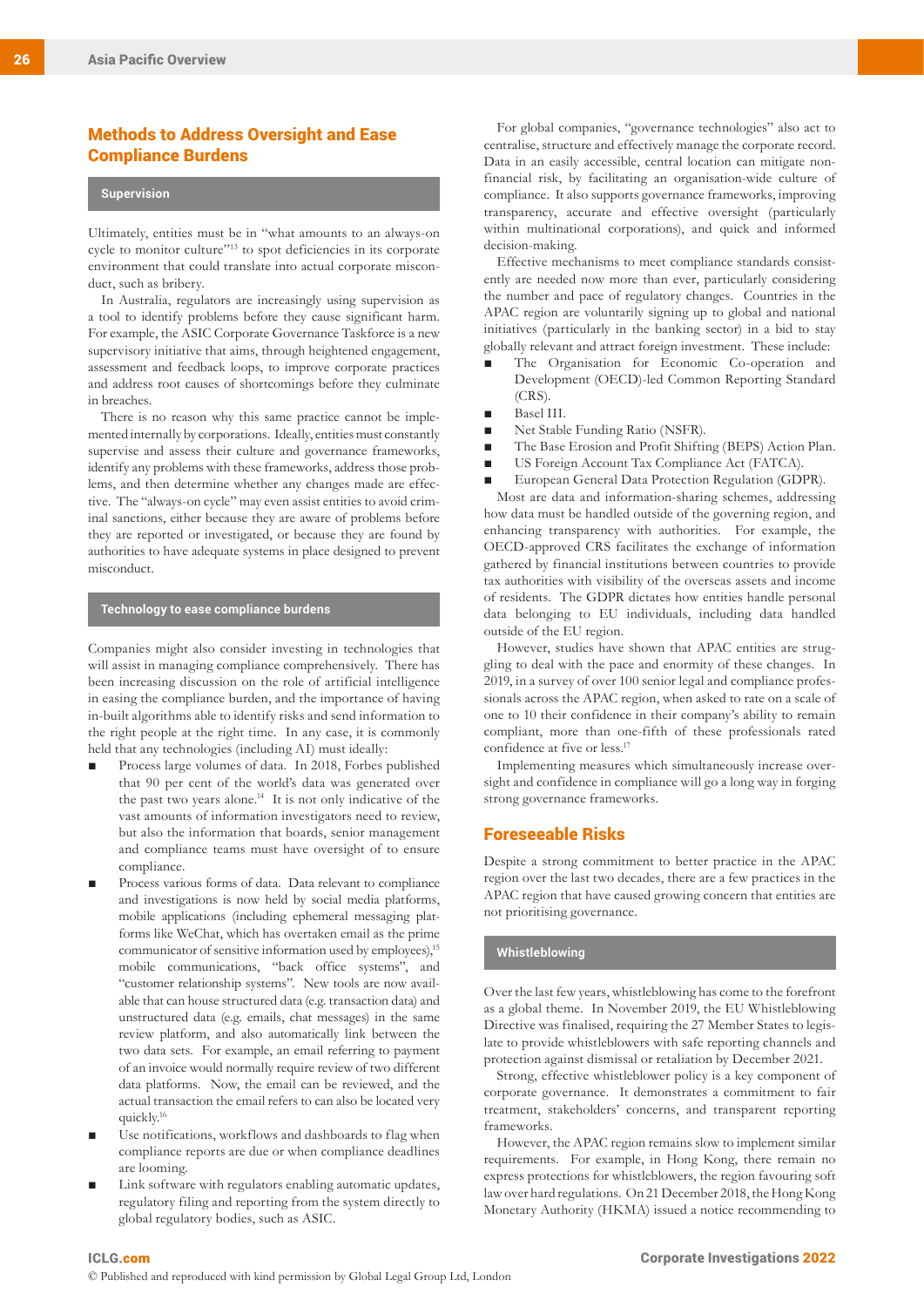Registered Institutions (RIs) expected standards to prevent and manage misconduct risks in the financial industry, including: providing an effective feedback system to encourage reporting of misconduct or malpractice; a culture that supports reporting, and protects employees from retribution; and training programmes to cultivate reporting.

Australia has taken a stance in respect of whistleblowing. By January 2020, Australian public companies, large proprietary companies (with more than 50 employees or A\$12.5 million in assets), and corporate trustees of registrable superannuation entities were required to implement a whistleblower policy and to make that policy available to officers and employees of the company. In addition to this requirement, the Treasury Laws Amendment (Enhancing Whistleblower Protections) Act 2019 (Cth) imposed significant new responsibilities on companies trading in Australia and protections for whistleblowers. Some amendments include:

- The range of people who now enjoy protections. It is not limited to whistleblowers themselves, but applies also to relatives, dependents and spouses of whistleblowers.
- Clearer instructions on how to make a complaint, and the relevant entities to which a complaint should be directed (ASIC, the Australian Prudential Regulation Authority, or an "eligible recipient" recognised by the company, such as an independent whistleblower service provider).
- Allowing emergency disclosures to parliamentarians or journalists by whistleblowers if they believe there is imminent danger to the health or safety of a person.
- Making reports anonymously with no requirement for disclosure, except confidentiality.
- Increased civil penalties for breaching confidentiality. A penalty can be imposed on a body corporate of up to A\$11.1 million, or, if a Court can determine the benefit derived or detriment avoided because of the breach, up to three times the benefit or 10 per cent of the annual company turnover, up to A\$555 million.
- The abolition of the requirement that the whistleblower's disclosure be made in good faith. Although whistleblowers are expected to have reasonable grounds for making the disclosure, an inquiry into the ulterior motive of a whistleblower is no longer relevant.

If whistleblower policies are upheld as a priority for corporate governance, the APAC region must move more quickly to implement hard laws, and express protections, to mitigate the risk of misconduct and corruption.

#### **Dual-class shares**

Further, in 2018 Hong Kong and Singapore both changed their stock exchange rules to allow companies to list with two classes of shares in a bid to attract large companies.

However, according to ISS ESG's Norm-Based Research, companies with dual-class share structures are more likely to face governance challenges or environmental or social controversies. The CG Watch Report of 2018 went further: "While a belief in the value of transparency and accountability remains largely intact, at least in official statements, some governments are showing a striking lack of interest in the third principle: fairness."18

For advocates, dual-class shares are necessary to "maintain competitiveness and fund innovation".<sup>19</sup> However, for exponents, dual-class shares means "second-class" shareholders whose rights are, for all intents and purposes, unimportant. Further, company founders and executives can maintain control even as their economic stake in the business diminishes, entrenching management and potentially skewing incentives. Dual-class companies are, in effect, building structural unfairness.<sup>20</sup>

In addition, fairness may not be the only governance principle at stake if companies increasingly rely on dual-class companies to mitigate financial risk. Dual-class companies exhibit weaknesses in multiple governance indicators. For example, dualclass companies are less likely to disclose their director evaluation process, which may serve as an indicator of poor board accountability, renewal, and diligence.<sup>21</sup>

#### **Independent boards**

In response to criticism from foreign investors, Japan has attempted to improve corporate governance by introducing better oversight at board level. In 2015, Japan introduced a Corporate Governance Code and, in 2018, introduced Guidelines for Investor and Company Engagement. A revised version of the Code and Guidelines were published in June 2021. The Code advises that at least one third of the directors of a Prime Market company should be independent. However, the shortcomings of these reforms are inherent in the form by which they are being introduced – soft law guidelines, and not hard regulatory change.

If corporate governance is prioritised, it becomes immediately apparent that certain trends in the APAC region are counterintuitive to core governance principles.

#### **Conclusion**

Poor governance, poor compliance, and financial misconduct and crime (and, ultimately, corporate investigations) are inextricably interlinked. To get their corporate governance frameworks in order, companies must take proactive steps to conduct targeted reviews into corporate governance, with a view to identifying areas for improvement, and dealing with those problems in an effective, proactive and timely manner. It is more difficult to sanction a company for non-compliance if it runs a tight ship, is up to date with regulatory requirements, and stringently maintains centralised and comprehensive data.

#### **Endnotes**

- 1. "Interim Report: Royal Commission into Misconduct in the Banking, Superannuation and Financial Services Industry Volume 1", Commonwealth of Australia 2018, page 302.
- 2. John D. Sullivan, Andrew Wilson, Anna Nadgrodkiewicz, "The role of corporate governance in fighting corruption", accessed 8 September 2020, page 5, https://www2.deloitte. com/content/dam/Deloitte/ru/Documents/finance/role \_corporate\_governance\_sullivan\_eng.pdf.
- 3. "Hard decisions: Asia faces tough choices in CG reform", CLSA CG Watch, December 2018.
- 4. "Saints & Sinners: Who's Got Religion?", CSLA CG Watch, April 2001.
- 5. *Ibid.*
- 6. "Global Investor Opinion Survey: Key Findings", McKinsey & Company, July 2002.
- 7. "Airbus Agrees to Pay over \$3.9 Billion in Global Penalties to Resolve Foreign Bribery and ITAR case", the United States Department of Justice, January 2020.
- 8. "Westpac ordered to pay \$1.3 billion penalty", accessed 1 October 2021, [https://www.austrac.gov.au/news-and](https://www.austrac.gov.au/news-and-media/our-recent-work/westpac-penalty-ordered)[media/our-recent-work/westpac-penalty-ordered.](https://www.austrac.gov.au/news-and-media/our-recent-work/westpac-penalty-ordered)
- 9. Keynote address by ASIC Chair James Shipton at the Australian Institute of Company Directors, Essential Director Update, Sydney, 2 October 2019, accessed 8 September 2020, https://asic.gov.au/about-asic/newscentre/speeches/launch-of-asic-s-report-on-director-andofficer-oversight-of-non-financial-risk/.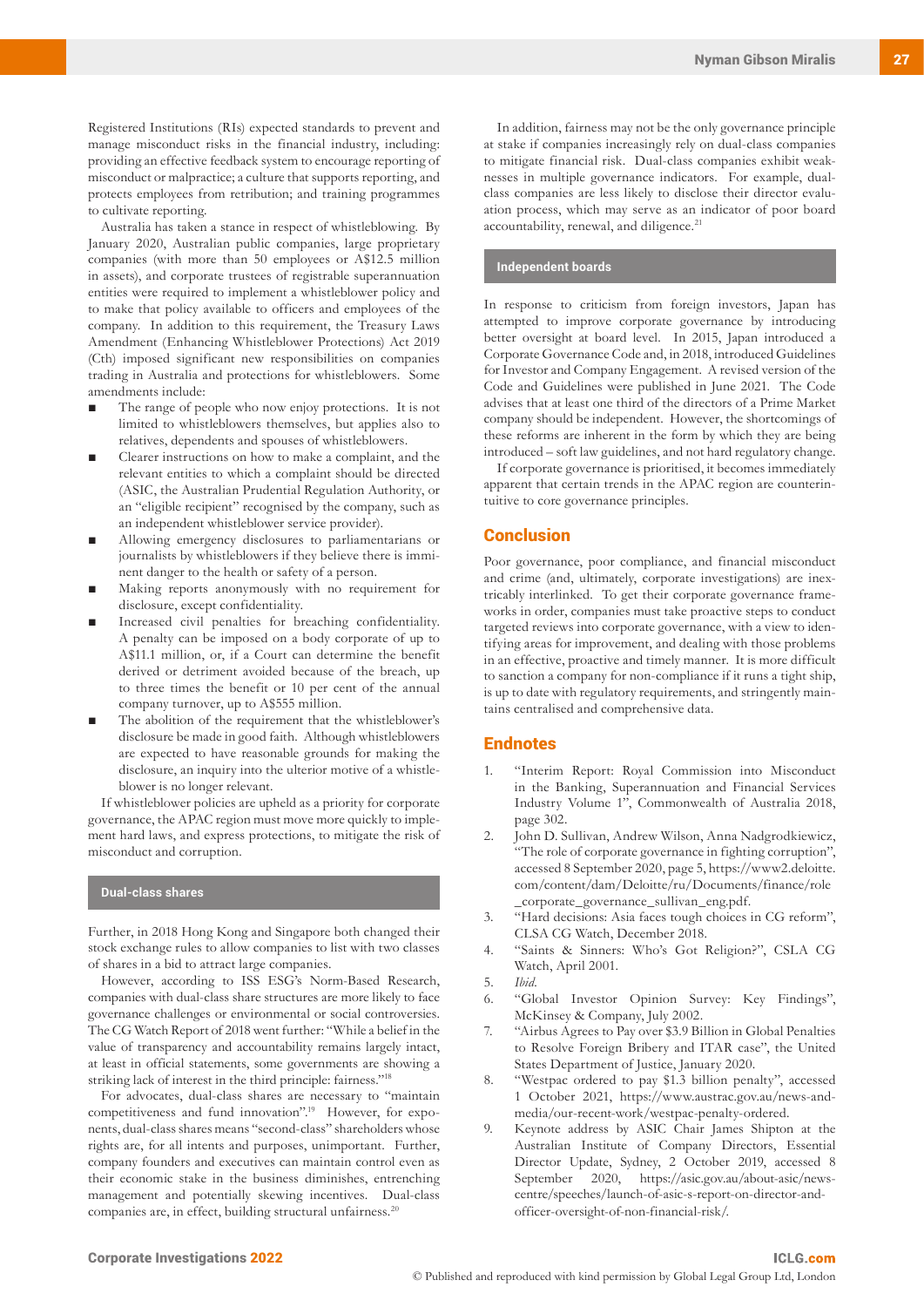- 10. "Interim Report: Royal Commission into Misconduct in the Banking, Superannuation and Financial Services Industry Volume 1", Commonwealth of Australia 2018, page 41.
- 11. "The Australian Government introduces the Crimes Legislation Amendment (Combatting Corporate Crimes) Bill 2019 (Cth) targeting corporate misconduct and foreign bribery", Hogan Lovells, *Lexology*, 21 January 2020, accessed 8 September 2020, https://www.lexology.com/ library/detail.aspx?g=e3a74b67-133e-47ff-a2c8-7c2da336 feda.
- 12. Ministry of Justice and Department for Business, Innovation and Skills (UK), "Insight into Awareness and Impact of the Bribery Act 2010 among Small and Medium Sized Enterprises (SMEs)", UK Government, 2015, page 3, foreword by Mike Penning MP, Minister of State for Policing, Crime, Criminal Justice and Victims.
- 13. Christian Gergis, "Key findings from the banking Royal Commission final report", Australian Institute of Company Directors, 1 March 2019, accessed 12 September 2020, https://aicd.companydirectors.com.au/membership/ company-director-magazine/2019-back-editions/march/ royal-commission.
- 14. Bernard Marr, "How Much Data Do We Create Every Day? The Mind-Blowing Stats Everyone Should Read", *Forbes*, 21 March 2018, accessed 12 September 2020, https://www.forbes.com/sites/bernardmarr/2018/05/21/ how-much-data-do-we-create-every-day-the-mind-blowing-stats-everyone-should-read/#3df46c4f60ba.
- 15. Dora W. Wang, Michael Lowell, Peter Witherington and Jessica Tian, "China: A New Normal Amid Rising Trade Tensions", *GIR Insight Asia-Pacific Investigations Review 2020*  (London: Law Business Research Limited, 2019), page 97.
- 16. Colum Bancroft and Edward Boyle, "Forensic Accounting in Cross-border Investigations", *GIR Insight Asia-Pacific Investigations Review 2020* (London: Law Business Research Limited, 2019), page 37.
- 17. "Facing the future: Developing a response to regulatory change", Asia Risk TMF Group, January 2019, page 3.
- 18. "Hard decisions: Asia faces tough choices in CG reform", CLSA CG Watch, December 2018.
- 19. *Ibid.*
- 20. *Ibid.*
- 21. Kosmas Papadopoulos, "Dual-Class Shares: Governance Risks and Company Performance", Harvard Law School Forum on Corporate Governance, 28 June 2019, accessed 8 September 2020, https://corpgov.law.harvard.edu/ 2019/06/28/dual-class-shares-governance-risks-and-company-performance/.

#### Acknowledgment

The authors would like to thank Jade Fodera for her invaluable assistance in the preparation of this chapter.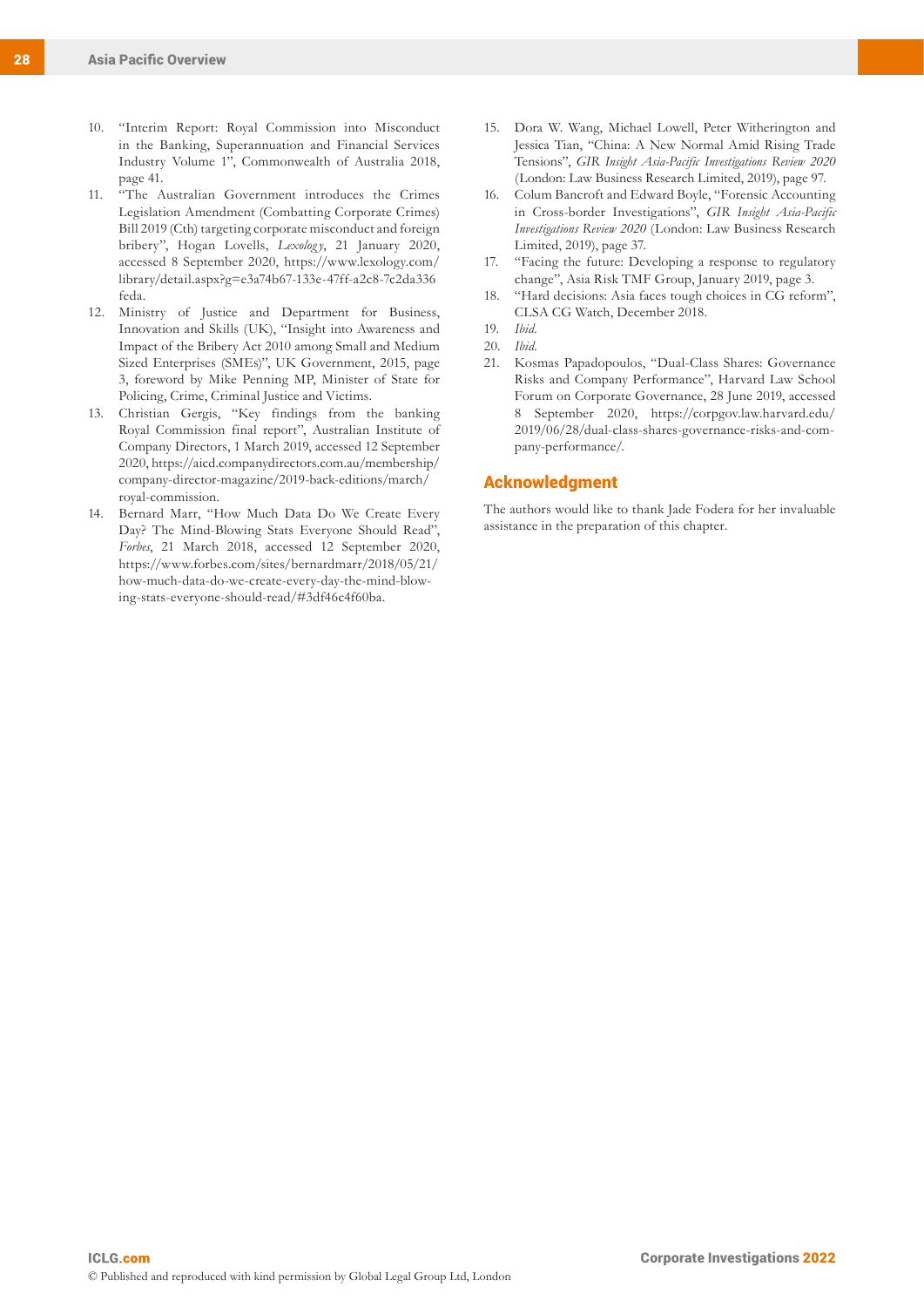**Dennis Miralis** is a leading Australian defence lawyer who specialises in international criminal law, with a focus on complex multijurisdictional regulatory investigations and prosecutions. His areas of expertise include cybercrime, global investigations, proceeds of crime, bribery and corruption, anti-money laundering, worldwide freezing orders, national security law, Interpol Red Notices, extradition and mutual legal assistance law. Dennis advises individuals and companies under investigation for economic crimes both locally and internationally. He has extensive experience in dealing with all major Australian and international investigative agencies.

| <b>Nyman Gibson Miralis</b> |  |  |
|-----------------------------|--|--|
| Level 9                     |  |  |
| 299 Elizabeth Street        |  |  |
| Sydney NSW 2000             |  |  |
| Australia                   |  |  |

Tel: +61 2 9264 8884 Email: dm@ngm.com.au URL: www.ngm.com.au



**Phillip Gibson** is one of Australia's leading criminal defence lawyers, with over 30 years of experience in all areas of criminal law. Phillip has significant experience in transnational cases across multiple jurisdictions, often involving: white-collar and corporate crime; asset forfeiture; money laundering and proceeds of crime; extradition; mutual legal assistance; Royal Commissions; bribery and corruption; and ICAC and Crime Commission matters. He has extensive experience in dealing with all major Australian and international investigative agencies.

**Nyman Gibson Miralis** Level 9 299 Elizabeth Street Sydney NSW 2000 Australia

Tel: +61 2 9264 8884 Email: pg@ngm.com.au URL: www.ngm.com.au



**Jasmina Ceic** is a partner and defence lawyer at Nyman Gibson Miralis. She holds a Master of Laws and is an accomplished criminal trial advocate, having completed advocacy training with the Australian Advocacy Institute. Jasmina advises and acts in complex criminal law matters at all levels of the court system, with a specialist focus on serious matters that proceed to trial in the Superior Courts, as well as conviction and sentence appeals heard in the Court of Criminal Appeal.

**Nyman Gibson Miralis** Level 9 299 Elizabeth Street Sydney NSW 2000 Australia

Tel: +61 2 9264 8884 Email: jc@ngm.com.au URL: www.ngm.com.au

Nyman Gibson Miralis is an international, award-winning criminal defence law firm based in Sydney, Australia. For over 50 years it has been leading the market in all aspects of general, complex and international crime, and is widely recognised for its involvement in some of Australia's most significant criminal cases. Our international law practice focuses on white-collar and corporate crime, transnational financial crime, bribery and corruption, international money laundering, cybercrime, international asset freezing or forfeiture, extradition and mutual assistance law. Nyman Gibson Miralis strategically advises and appears in matters where transnational crossborder investigations and prosecutions are being conducted in parallel jurisdictions, involving some of the largest law enforcement agencies and financial regulators worldwide.

Working with international partners, we have advised and acted in investigations involving the US, Canada, the UK, the EU, China, Hong Kong, Singapore, Taiwan, Macao, Vietnam, Cambodia, Russia, Mexico, South Korea, the British Virgin Islands, New Zealand and South Africa.

**www.ngm.com.au**